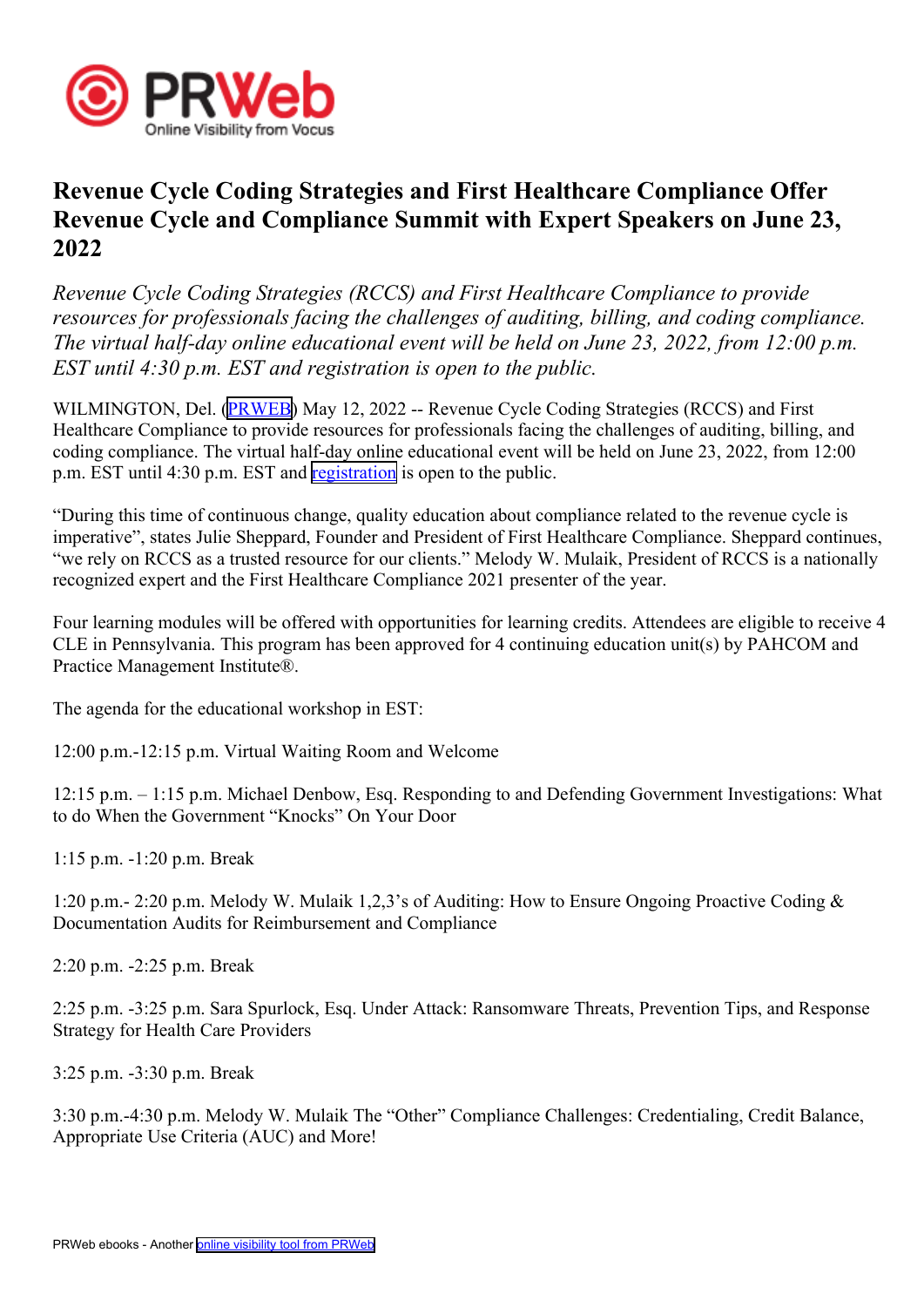

About Revenue Cycle Coding [Strategies](https://rccsinc.com/): Revenue Cycle Coding Strategies is a trusted partner of private practices, healthcare systems, hospitals, and other industry stakeholders, providing solutions for challenges in all aspects of the charge capture process. For more information, please visit <https://rccsinc.com/>

About First Healthcare Compliance: Founded in 2012 by <sup>a</sup> nurse attorney, the First Healthcare Compliance software solution creates confidence among compliance professionals through education, resources, and suppor<sup>t</sup> in the areas of HIPAA, OSHA, human resources compliance, and fraud waste and abuse laws. Serving clients across the United States, the company's evolving platform provides real-time insight for board reporting and across multiple locations. For more information, please visit <https://1sthcc.com/>